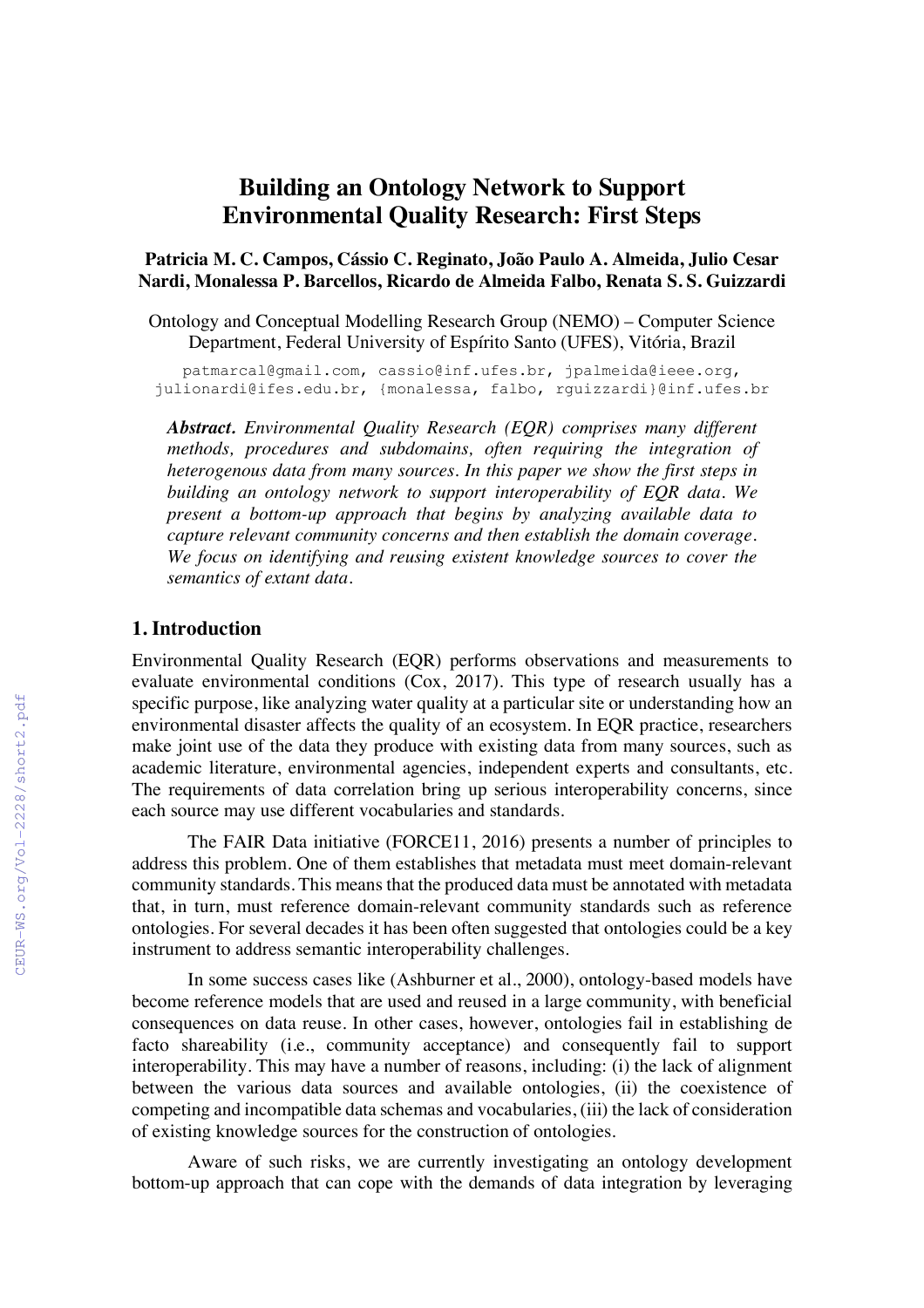existing ontologies. This effort is included in a project entitled "An eScience Infrastructure for Water Quality Management in the *Doce* River Basin" and is concerned with the integration of water quality data produced by various sources to assess the impacts of the disaster that occurred in the city of *Mariana*, in Brazil, in 2015 (the largest accident in history in volume of material dumped by mining tailings dams).

In this paper we show the first steps in the building of a network of interconnected ontologies (an ontology network, as presented in (Ruy et al., 2016)) for EQR using this approach. Section 2 presents the overview of our approach. Section 3 shows the identification and analysis of actual environmental research data to establish the representative concepts of the domain. Section 4 presents the identification of existing knowledge sources and the analysis of domain coverage by them so that they can be reused. Finally, section 5 discusses final considerations and future work.

## **2. The Overview of the Approach: From Data to Ontologies**

Most ontology engineering methods propose an initial activity for defining the domain of enquiry, the purpose and scope of an ontology, and relevant knowledge sources (Soares, 2009). Regarding scope definition, many methods, such as NeOn (Suárez-Figueroa et al., 2012), opt for a top-down approach in which domain coverage arises from interactions between ontology developers and domain experts. As we have already discussed, for the domain of EQR, the "ontological needs" are related to the purpose of data integration. For this case, the traditional top-down approach alone does not seem to be the most appropriate alternative to define the ontology scope, since it does not address the origin of the problem, that is, the EQR data. Thus, we propose a bottom-up approach for the definition of the scope of ontologies that are aimed at data integration.

The proposed approach has as starting point the identification and analysis of existent real-world data with the help of domain experts. By analyzing such data, it is possible to identify the problems presented by them, but also the relevant concepts of the domain. In other words, it provides means to define an initial scope of the ontology network to support EQR. Once we have defined the initial scope, we need to search for knowledge sources that address the relevant concepts of the domain so that they can be evaluated regarding their coverage, accuracy and adequacy to the data so that they can be reused in the ontology network. These main activities will be discussed below.

# **3. Environmental Quality Data Sources Identification and Analysis**

In the context of our project, several sources of Brazilian water quality data were analyzed, mainly data sources generated to assess the impacts of the *Mariana* disaster. The analysis of such data highlights the problems presented by them but also helps to identify the key concepts of the domain.

Table 1 shows water quality data from two Brazilian government agencies: data from (IBAMA, 2018) and (IEMA, 2018) in the first two columns and from (IGAM, 2018) in the last two. Several problems can be observed in relation to these datasets, starting with terms used to identify them and their granularity, which vary according the source, showing their heterogeneity. For example, (IBAMA, 2018) and (IEMA, 2018) use "Sample Point Long Name" to identify river, state and location of collect. (IGAM, 2018) uses "Water course" to identify river, "Counties" to identify city and state and "Description" to identify location of sampling.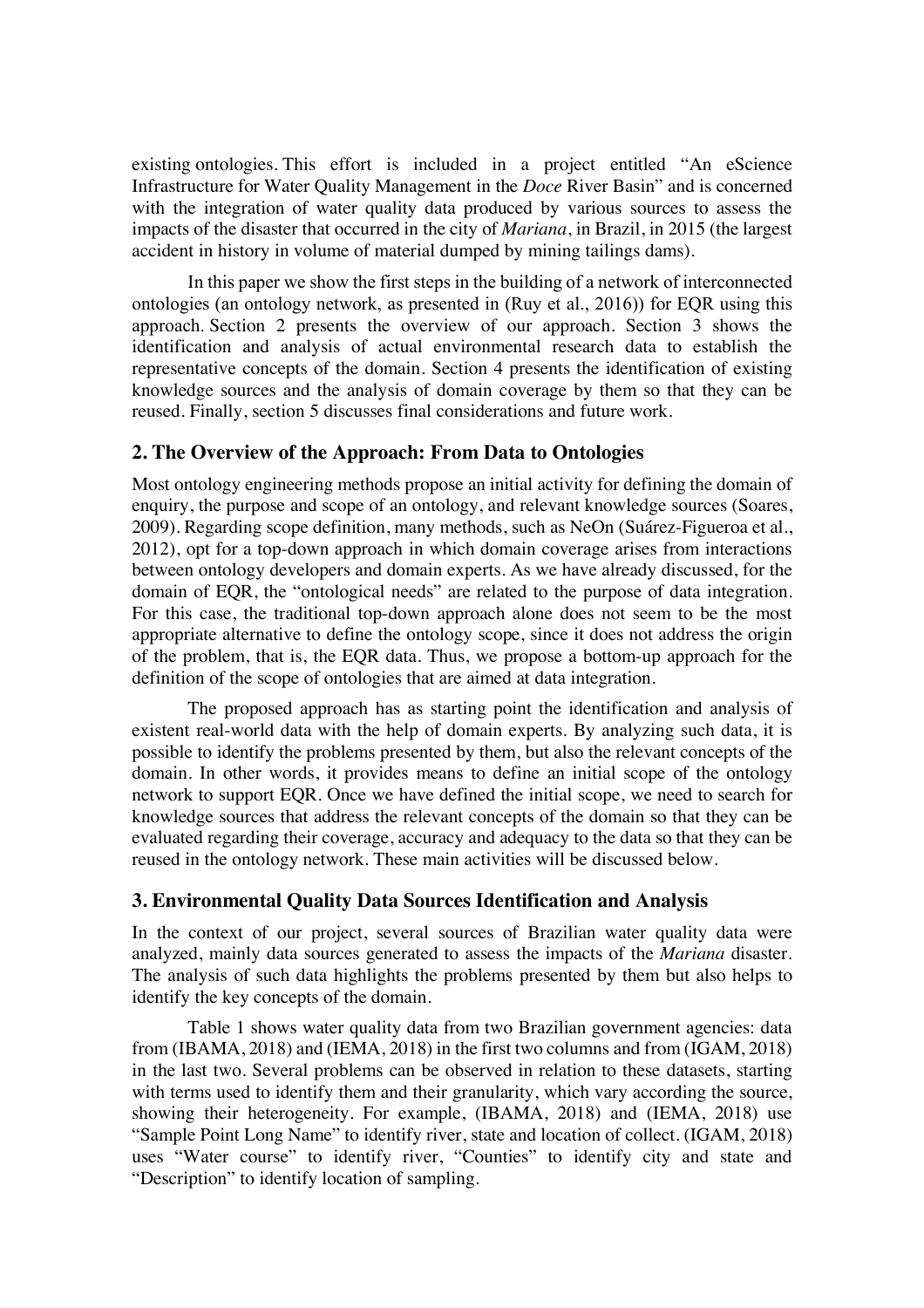| <b>IBAMA-IEMA</b>          |                         | <b>IGAM</b>                            |                         |                                                   |
|----------------------------|-------------------------|----------------------------------------|-------------------------|---------------------------------------------------|
| Concepts                   | <b>Data Examples</b>    | Concepts                               | <b>Data Examples</b>    |                                                   |
| <b>Site</b>                | <b>MG</b> Tributaries   | Hydrographic Basin                     | Doce River              |                                                   |
| Sample Point Short Name    | AFL-06                  | Sub Basin                              | Piranga River           |                                                   |
| Sample Point Long Name     | Piranga - MG - Upstream | <b>UPGRH</b>                           | DO1 - Piranga River     |                                                   |
| Sample Point Category      | Lotic fresh water       | <b>Counties</b>                        | PIRANGA (MG)            |                                                   |
| Lat                        | -20.383574              | Water course                           | Piranga River           |                                                   |
| Long                       | -42.902283              | Description                            | Piranga River in the    |                                                   |
|                            |                         |                                        | city of Piranga         |                                                   |
| $\mathbf x$                | 718948                  | Framing Class of Water Course          | Class 2                 |                                                   |
| Y                          | 7744747                 | <b>Station</b>                         | <b>RD001</b>            |                                                   |
| z                          |                         | Altitude                               | 610                     |                                                   |
| Projection                 | <b>UTM23S</b>           | Latitude (Decimal Degrees)             | $-20,69$                |                                                   |
| Datum                      | SIRGAS2000              | Latitude (Degrees Minutes<br>Seconds)  | -20° 41' 18.661"        | <b>Subtitle</b>                                   |
| Date                       | 10/03/2016 11:00:00     | Longitude (Decimal Degrees)            | $-43.3$                 | Responsible Institution<br>Geographic Coordinates |
| Sample Ref                 | 62277-2016              | Longitude (Degrees Minutes<br>Seconds) | $-43^{\circ}$ 18' 8.42" | Geopolitical Location                             |
| Lab Ref                    | 62277-2016              | Year                                   | 2017                    | <b>Temporal Entity</b>                            |
| Data Source                | Merieux                 | Sampling Date                          | 02/07/2017              | Sampling                                          |
| Sample Type                | Superficial             | Sampling Time                          | 09:15:00                | Measurement                                       |
| Alkalinity of bicarbonates | 30.6                    | Alkalinity of bicarbonates             | 18.8                    | Quality Parameter                                 |
| (mgCaCO3/L)                |                         |                                        |                         | Legal Parameter                                   |

#### **Table 1. Concepts of Water Quality Used by Different Brazilian Agencies**

Another problem observed in the data of Table 1 is the measurement unit of the water quality parameters, which is informed by (IBAMA, 2018) and (IEMA, 2018), but not by (IGAM, 2018). In the case of data from IGAM the identification of units must be done by whoever is interpreting the data, which may cause problems. Also, one can verify the lack of quality of the data and vocabularies employed. For example, "Sample Type" is used with two different purposes. When filled with *Superficial*, this means that the sample material type is surface water. When it is filled with *Daphnia similis*, this means that an ecotoxicological bioassay with the species *Daphnia similis* was performed. This compromises clarity and can only be inferred by domain experts.

Despite the heterogeneity and the data problems of the different agencies, it is possible to identify the relevant concepts that characterize EQR. They are (as grouped in Table 1): responsible institute, geographic coordinates, geopolitical location, temporal entity, sampling (sample: *62277-2016*, sample material type: *Superficial* and sampling procedure), quality parameter (Alkalinity of bicarbonates), measurement (measured values, units of measurement and analytical laboratory: *Merieux*) and legal parameter.

### **4. Environmental Quality Knowledge Sources Identification and Analysis**

Based on the representative concepts of EQR, a search for existing knowledge sources (ontologies, vocabularies and standards) that cover this domain must be performed to enable the reuse of them and avoid the creation of new resources unnecessary. Table 2 shows the relation of the resources found for the concepts identified in section 3.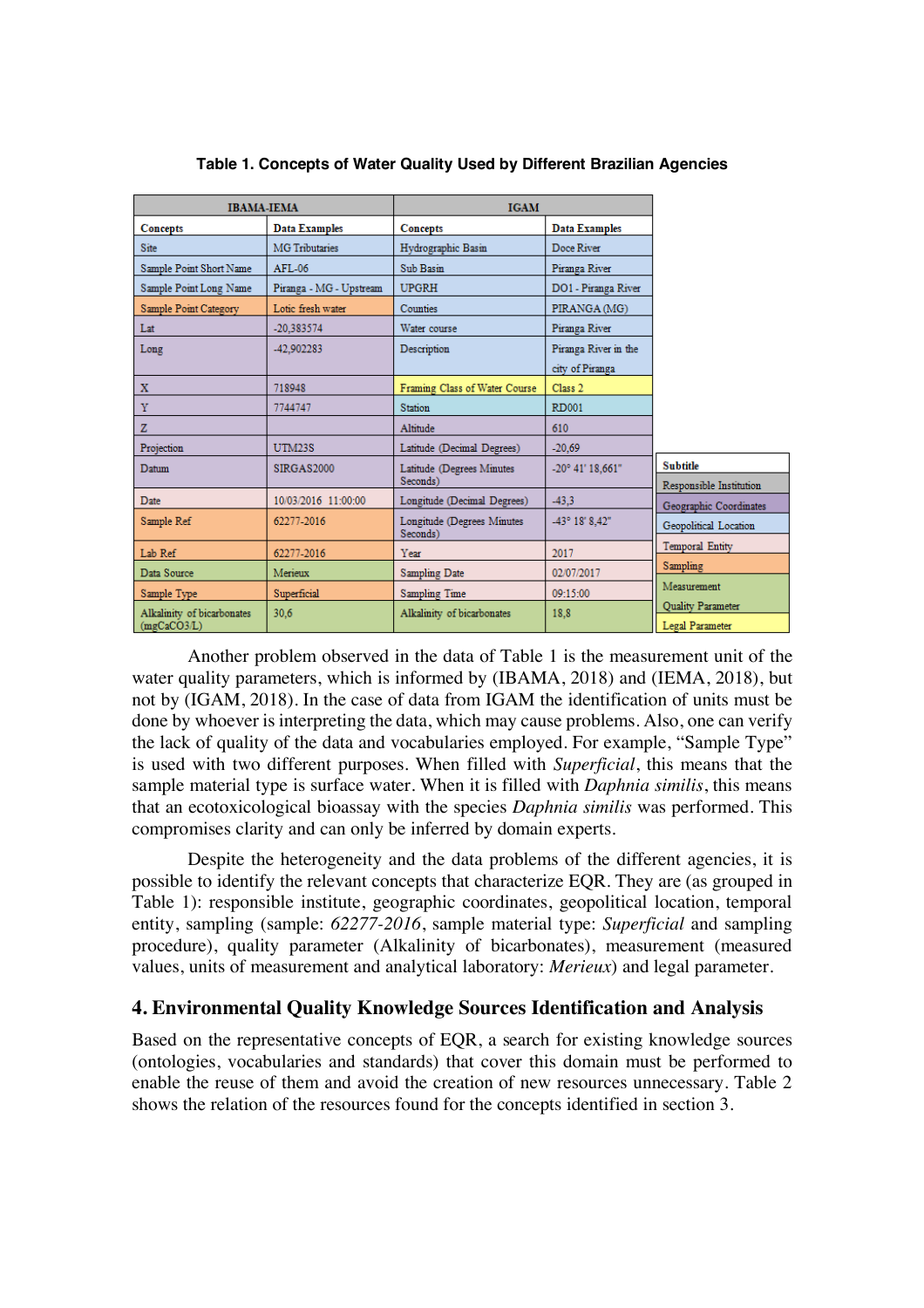| <b>Ontology, Standard or</b><br><b>Vocabulary</b> | <b>Description</b>                              | <b>Key Concepts</b>                    |  |  |  |
|---------------------------------------------------|-------------------------------------------------|----------------------------------------|--|--|--|
| om-lite (Cox, 2017)                               | Ontology for observation features, based on     | Feature of Interest, Observed          |  |  |  |
|                                                   | the O&M conceptual model from OGC and           | Property, Result, Procedure,           |  |  |  |
|                                                   | ISO 19156.                                      | Phenomenon Time and Result Time        |  |  |  |
| sam-lite (Cox, 2017)                              | Ontology for sampling features, based on the    | Sampled Feature, Shape, Sampling       |  |  |  |
|                                                   | O&M conceptual model from OGC and ISO           | Time, Sampling Method, Sampling        |  |  |  |
|                                                   | 19156.                                          | Location, Current Location and Size    |  |  |  |
| QUDT (Simons et al.,                              | Quantities, Units, Dimensions, Data Types       | Units of Measure, Quantity Kinds,      |  |  |  |
| 2013)                                             | ontology.                                       | Dimensions and Data Types              |  |  |  |
| ChEBI (Degtyarenko et                             | Chemical Entities of Biological Interest        | ChEBI Name, ChEBI ID, Definition       |  |  |  |
| al., 2008)                                        | ontology.                                       | and Synonym                            |  |  |  |
| OP (Cox et al., 2014)                             | Ontology for observable properties which        | Scaled Quantity Kind, Quality Kind,    |  |  |  |
|                                                   | extends QUDT, incorporating some of the         | Applicable Vocabulary, Property        |  |  |  |
|                                                   | requirements identified in the O&M model        | Kind, Feature of Interest, Procedure   |  |  |  |
|                                                   | and its successors.                             | and Substance or Taxon                 |  |  |  |
| SSN (W3C SSN-XG,                                  | The Semantic Sensor Network ontology            | Actuatable Property, Actuator,         |  |  |  |
| 2005                                              | describes sensors and their observations, the   | Feature of Interest, Observable        |  |  |  |
|                                                   | involved procedures, the studied features of    | Property, Result, Procedure, Sample    |  |  |  |
|                                                   | interest, and the observed properties.          | and Sensor                             |  |  |  |
| M-OPL (Barcellos et                               | Measurement Ontology Pattern Language           | Measurable Entities, Measures,         |  |  |  |
| al., 2014)                                        | the<br>addresses<br>measurement<br>core         | Measurement Procedures,                |  |  |  |
|                                                   | conceptualization. Can be used for building     | Measurement Units & Scales and         |  |  |  |
|                                                   | measurement ontologies to several domains.      | Analysis                               |  |  |  |
| Darwin Core (Darwin                               | Body of standards for biodiversity informatics. | Taxon, Identification, Occurrence,     |  |  |  |
| Core Task Group, 2014)                            | It provides stable terms and vocabularies for   | Record level, Location, Event and      |  |  |  |
|                                                   | sharing biodiversity data.                      | <b>Material Sample</b>                 |  |  |  |
| OWL-Time (Cox and                                 | Ontology that provides a vocabulary for         | Date Time Description, Date Time       |  |  |  |
| Little, 2017)                                     | topological relations among instants and        | Interval, Time instant, Time interval, |  |  |  |
|                                                   | intervals and information about durations and   | Temporal duration and Temporal         |  |  |  |
|                                                   | temporal position.                              | entity                                 |  |  |  |
| Basic Geo (WGS84                                  | RDF vocabulary that provides a namespace for    | Points, Latitude, Longitude<br>and     |  |  |  |
| lat/long) Vocabulary                              | representing lat(itude) and long(itude), using  | Altitude                               |  |  |  |
| (Brickley, 2003)                                  | WGS84 as a reference datum.                     |                                        |  |  |  |
| OntoBio (Albuquerque                              | Biodiversity Ontology.                          | Environment,<br>Spatial<br>Ecosystem,  |  |  |  |
| et al., 2015)                                     |                                                 | Location, Collect and Material Entity  |  |  |  |

**Table 2. Identified Knowledge Sources**

These knowledge sources should be analyzed for domain coverage based on the representative concepts of EQR. Table 3 presents the results of this analysis, showing the concepts that are treated by each ontology, vocabulary or standard of Table 2. As can be seen, there are already resources to deal with most of the concepts raised and they will be analyzed for reuse. However, some of them, because they are very specific domains, applicable only at national, state or municipal level, as in the case of legal parameters, are not treated by existing resources and need to be structured to be coupled to the ontology network.

The analysis of Table 3 allows us further to infer the initial modularization of the ontology network. All the concepts of sampling are treated by four of the eleven resources identified. In addition, the measured values and the units of measure of the measurement group are covered, respectively, by six and four of the eleven resources identified. Therefore, they should probably be approached as core ontologies (Ruy et al., 2016).

The other concepts are used to answer questions related to the concepts of sampling and measurement, such as: sampling location, date and time of these activities, measured parameters, between others. So, they should probably be approached as domain ontologies (Ruy et al., 2016).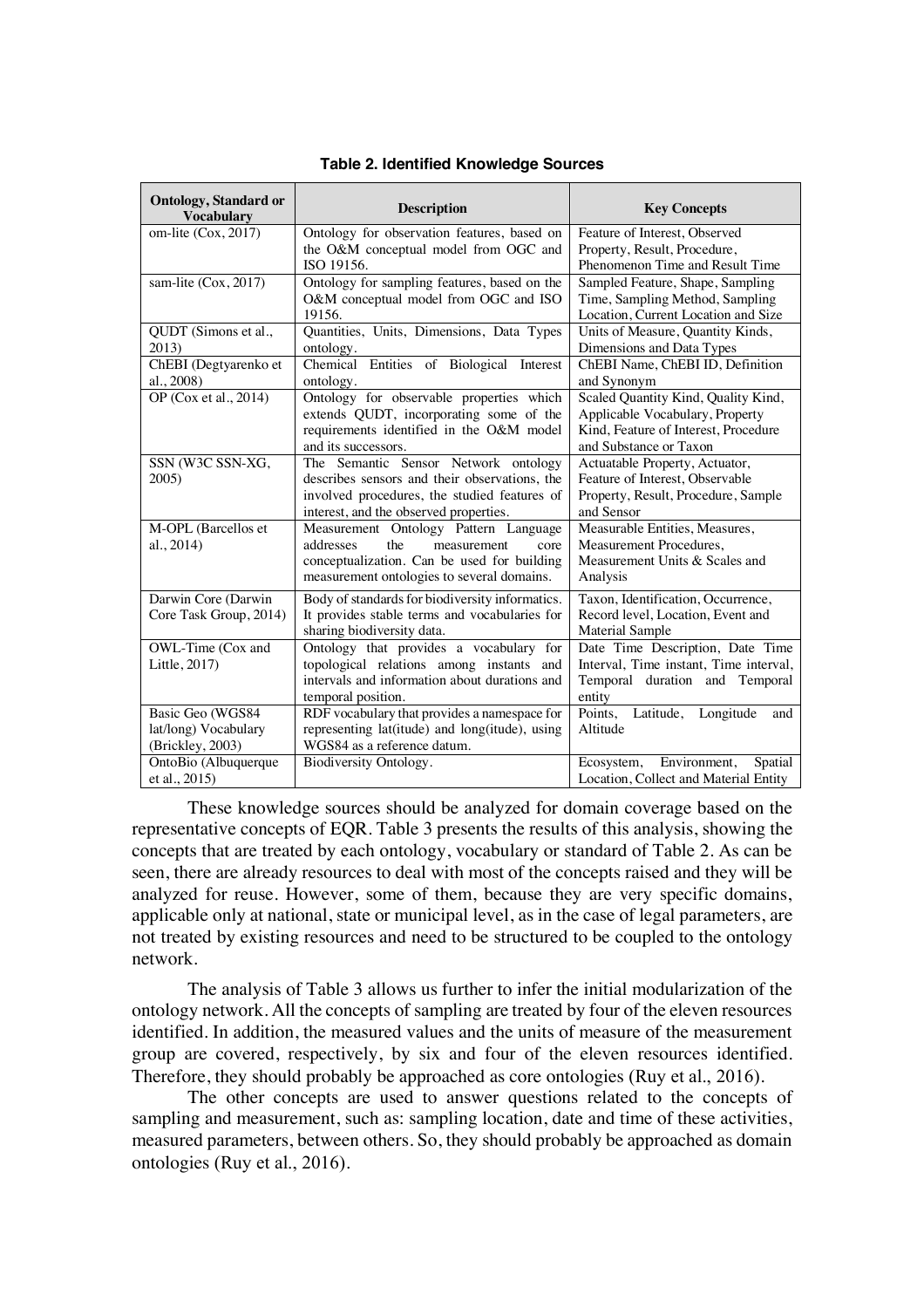| <b>Knowledge Sources</b><br><b>Concepts</b> | om-lite      | sam-lite    | QUIDT        | ChEBI       | $\mathbf{B}$ | <b>SSN</b>   | M-OPL        | Darwin<br>Core | OWL.<br>Time | Basic<br>Geo | OntoBio |
|---------------------------------------------|--------------|-------------|--------------|-------------|--------------|--------------|--------------|----------------|--------------|--------------|---------|
| <b>Sampling: Sample</b>                     |              | $\mathbf x$ |              |             |              | $\mathbf{X}$ |              | $\mathbf{x}$   |              |              | X       |
| <b>Sample Material Type</b>                 |              | X           |              |             |              | X            |              | $\mathbf{x}$   |              |              | X       |
| <b>Sampling Procedure</b>                   |              | X           |              |             |              | X            |              |                |              |              | X       |
| <b>Measurement: Measured Values</b>         | $\mathbf{x}$ |             | $\mathbf{x}$ |             | $\mathbf{x}$ | X            | $\mathbf{x}$ | $\mathbf{x}$   |              |              |         |
| <b>Units of Measurement</b>                 |              |             | X            |             | X            |              | $\mathbf{x}$ | $\mathbf{x}$   |              |              |         |
| <b>Analytical Laboratory</b>                |              |             |              |             |              |              | X            | X              |              |              |         |
| <b>Geopolitical Location</b>                |              |             |              |             |              |              |              | $\mathbf{x}$   |              |              | X       |
| <b>Geographic Coordinates</b>               |              |             |              |             |              |              |              | X              |              | $\mathbf{X}$ | X       |
| <b>Temporal Entity</b>                      |              |             |              |             |              |              |              | X              | $\mathbf{x}$ |              |         |
| <b>Quality Parameters: Physical</b>         |              |             | $\mathbf{x}$ |             | X            |              |              |                |              |              |         |
| <b>Chemical</b>                             |              |             |              | $\mathbf x$ | X            |              |              |                |              |              |         |
| <b>Biological</b>                           |              |             |              |             | X            |              |              | X              |              |              | X       |
| <b>Legal Parameters</b>                     |              |             |              |             |              |              |              |                |              |              |         |
| <b>Responsible Institution</b>              |              |             |              |             |              |              |              | X              |              |              |         |

**Table 3. Knowledge Sources and their Domain Coverage**

### **5. Final Considerations and Future Work**

This paper presents the first steps in the building of an ontology network to support EQR. The bottom-up approach of analyzing the real environmental quality data of several institutions was carried out, making it possible to identify the representative concepts of the domain, despite the heterogeneity of the data. Then, a search for knowledge sources that cover these concepts was made. Lastly, the coverage of the concepts by the sources was analysed, making it possible to conclude on resources that can be reused; to identify the concepts that are not treated and, therefore, should be the subject of new ontologies to be developed; and to establish the initial modularization of the ontology network.

As future work, we intend to follow up on the search for knowledge sources in a systematic way so that no relevant resource is disregarded in the elaboration of the ontology network. After, we must complete the identification of the core ontologies and develop them. Then, we need to match the domain ontologies necessary for the modelling of EQR and to develop those whenever their reuse is not possible. Finally, we intend to develop an eScience portal to publicize the original EQR data annotated with systematized metadata. The objective is for data from various sources to be integrated and made available to the community in general.

### **Acknowledgments**

This work is partly supported by CNPq (407235/2017-5 and 312123/2017-5), CAPES (23038.028816/2016-41) and FAPES (69382549).